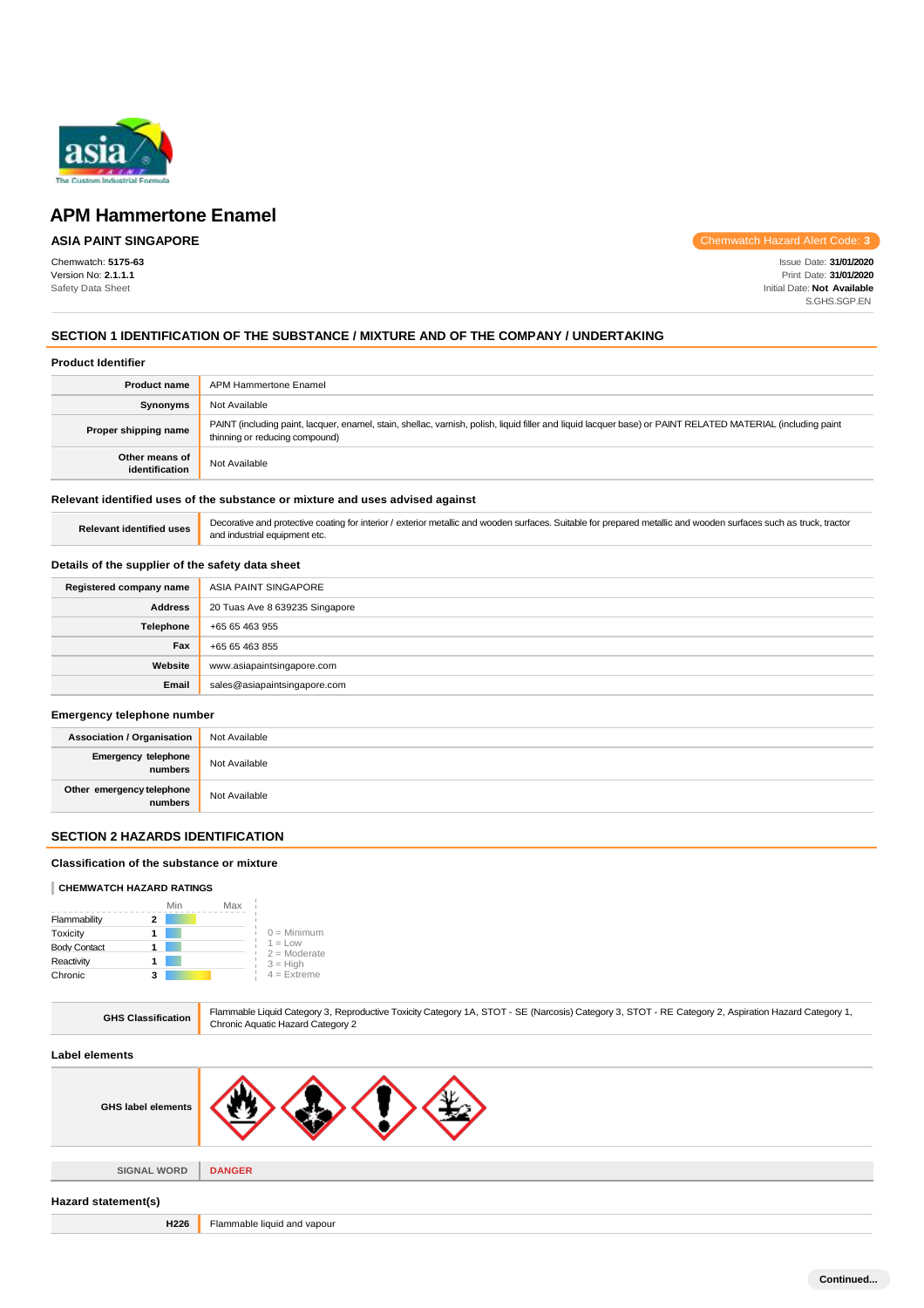| H360 | May damage fertility or the unborn child                          |
|------|-------------------------------------------------------------------|
| H336 | May cause drowsiness or dizziness                                 |
| H373 | May cause damage to organs through prolonged or repeated exposure |
| H304 | May be fatal if swallowed and enters airways                      |
| H411 | Toxic to aquatic life with long lasting effects                   |

#### **Precautionary statement(s) Prevention**

| P201 | Obtain special instructions before use.                                                        |
|------|------------------------------------------------------------------------------------------------|
| P210 | Keep away from heat, hot surfaces, sparks, open flames and other ignition sources. No smoking. |
| P260 | Do not breathe dust/fume/gas/mist/vapours/spray.                                               |
| P271 | Use only outdoors or in a well-ventilated area.                                                |
| P280 | Wear protective gloves/protective clothing/eye protection/face protection.                     |
| P240 | Ground/bond container and receiving equipment.                                                 |
| P241 | Use explosion-proof electrical/ventilating/lighting/intrinsically safe equipment.              |
| P242 | Use only non-sparking tools.                                                                   |
| P243 | Take precautionary measures against static discharge.                                          |
| P273 | Avoid release to the environment.                                                              |

#### **Precautionary statement(s) Response**

| P301+P310      | IF SWALLOWED: Immediately call a POISON CENTER/doctor/physician/first aider                         |  |
|----------------|-----------------------------------------------------------------------------------------------------|--|
| P308+P313      | IF exposed or concerned: Get medical advice/attention.                                              |  |
| P331           | Do NOT induce vomiting.                                                                             |  |
| P370+P378      | In case of fire: Use alcohol resistant foam or normal protein foam for extinction.                  |  |
| P312           | Call a POISON CENTER/doctor/physician/first aider/if you feel unwell.                               |  |
| P391           | Collect spillage.                                                                                   |  |
| P303+P361+P353 | IF ON SKIN (or hair): Take off immediately all contaminated clothing. Rinse skin with water/shower. |  |
| P304+P340      | IF INHALED: Remove person to fresh air and keep comfortable for breathing.                          |  |

# **Precautionary statement(s) Storage**

| P403+P235 | Store in a well-ventilated place. Keep cool.                     |
|-----------|------------------------------------------------------------------|
| P405      | Store locked up.                                                 |
| P403+P233 | Store in a well-ventilated place. Keep container tightly closed. |

### **Precautionary statement(s) Disposal**

**P501** Dispose of contents/container to authorised chemical landfill or if organic to high temperature incineration

# **SECTION 3 COMPOSITION / INFORMATION ON INGREDIENTS**

#### **Substances**

See section below for composition of Mixtures

#### **Mixtures**

| <b>CAS No</b> | %[weight] | <b>Name</b>                                 |
|---------------|-----------|---------------------------------------------|
| 64742-82-1    | 30-60     | naphtha petroleum, heavy, hydrodesulfurised |
| 91671-83-9    | ``        | lead(2+) isooctanoate, basic                |

# **SECTION 4 FIRST AID MEASURES**

# **Description of first aid measures**

| <b>Eye Contact</b>  | If this product comes in contact with the eyes:<br>Wash out immediately with fresh running water.<br>Ensure complete irrigation of the eye by keeping eyelids apart and away from eye and moving the eyelids by occasionally lifting the upper and lower lids.<br>► Seek medical attention without delay; if pain persists or recurs seek medical attention.<br>▶ Removal of contact lenses after an eye injury should only be undertaken by skilled personnel.                  |
|---------------------|----------------------------------------------------------------------------------------------------------------------------------------------------------------------------------------------------------------------------------------------------------------------------------------------------------------------------------------------------------------------------------------------------------------------------------------------------------------------------------|
| <b>Skin Contact</b> | If skin contact occurs:<br>Immediately remove all contaminated clothing, including footwear.<br>Flush skin and hair with running water (and soap if available).<br>Seek medical attention in event of irritation.                                                                                                                                                                                                                                                                |
| Inhalation          | If fumes or combustion products are inhaled remove from contaminated area.<br>Lay patient down. Keep warm and rested.<br>Prostheses such as false teeth, which may block airway, should be removed, where possible, prior to initiating first aid procedures.<br>Apply artificial respiration if not breathing, preferably with a demand valve resuscitator, bag-valve mask device, or pocket mask as trained. Perform CPR if<br>necessary.<br>Transport to hospital, or doctor. |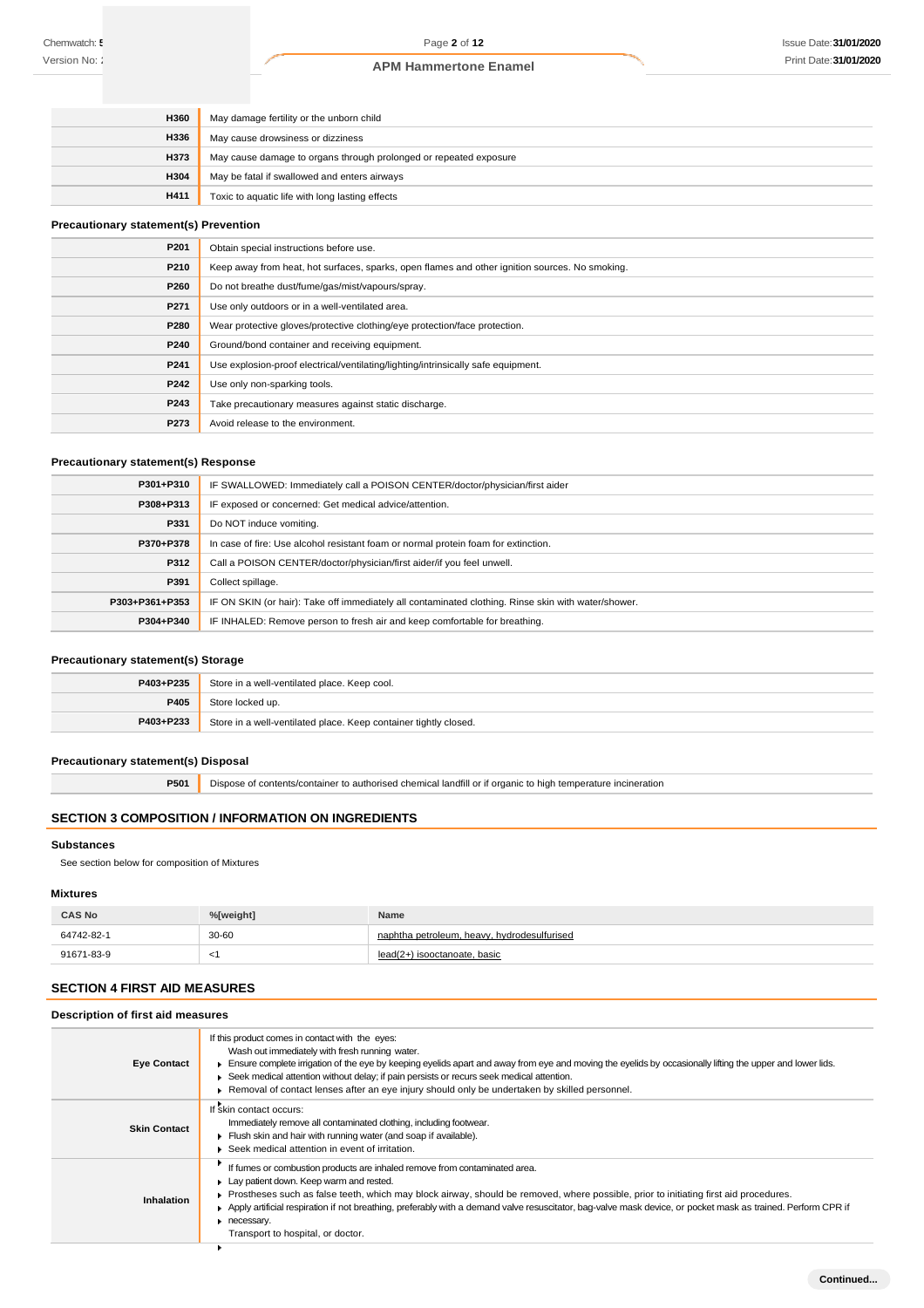- **Indication of any immediate medical attention and special treatment needed** For acute or short term repeated exposures to petroleum distillates or related hydrocarbons: Primary threat to life, from pure petroleum distillate ingestion and/or inhalation, is respiratory failure. Patients should be quickly evaluated for signs of respiratory distress (e.g. cyanosis, tachypnoea, intercostal retraction, obtundation) and given oxygen. Patients with inadequate tidal volumes or If swallowed do **NOT** induce vomiting. If vomiting occurs, lean patient forward or place on left side (head-down position, if possible) to maintain open airway and prevent aspiration. **Deserve the patient carefully.** Never give liquid to a person showing signs of being sleepy or with reduced awareness; i.e. becoming unconscious. Give water to rinse out mouth, then provide liquid slowly and as much as casualty can comfortably drink. ▶ Seek medical advice. Avoid giving milk or oils. Avoid giving alcohol. If spontaneous vomiting appears imminent or occurs, hold patient's head down, lower than their hips to help avoid possible aspiration of vomitus. **Ingestion**
	- poor arterial blood gases (pO2 50 mm Hg) should be intubated. ▶ Arrhythmias complicate some hydrocarbon ingestion and/or inhalation and electrocardiographic evidence of myocardial injury has been reported; intravenous lines and cardiac monitors should
	- be established in obviously symptomatic patients. The lungs excrete inhaled solvents, so that hyperventilation improves clearance.
	- A chest x-ray should be taken immediately after stabilisation of breathing and circulation to document aspiration and detect the presence of pneumothorax. Epinephrine (adrenalin) is not recommended for treatment of bronchospasm because of potential myocardial sensitisation to catecholamines. Inhaled cardioselective bronchodilators (e.g.
	- Alupent, Salbutamol) are the preferred agents, with aminophylline a second choice.
	- Lavage is indicated in patients who require decontamination; ensure use of cuffed endotracheal tube in adult patients. [Ellenhorn and Barceloux: Medical Toxicology]

Any material aspirated during vomiting may produce lung injury. Therefore emesis should not be induced mechanically or pharmacologically. Mechanical means should be used if it is considered necessary to evacuate the stomach contents; these include gastric lavage after endotracheal intubation. If spontaneous vomiting has occurred after ingestion, the patient should be monitored for difficult breathing, as adverse effects of aspiration into the lungs may be delayed up to 48 hours.

- Gastric acids solubilise lead and its salts and lead absorption occurs in the small bowel.
- Particles of less than 1 um diameter are substantially absorbed by the alveoli following inhalation.
- ▶ Lead is distributed to the red blood cells and has a half-life of 35 days. It is subsequently redistributed to soft tissue & bone-stores or eliminated. The kidney accounts for 75% of daily lead loss; integumentary and alimentary losses account for the remainder.
- ▶ Neurasthenic symptoms are the most common symptoms of intoxication. Lead toxicity produces a classic motor neuropathy. Acute encephalopathy appears infrequently in adults. Diazepam is the best drug for seizures.
- ▶ Whole-blood lead is the best measure of recent exposure; free erythrocyte protoporphyrin (FEP) provides the best screening for chronic exposure. Obvious clinical symptoms occur in adults when whole-blood lead exceeds 80 ug/dL.
- ▶ British Anti-Lewisite is an effective antidote and enhances faecal and urinary excretion of lead. The onset of action of BAL is about 30 minutes and most of the chelated metal complex is excreted in 4-6 hours, primarily in the bile. Adverse reaction appears in up to 50% of patients given BAL in doses exceeding 5 mg/kg. CaNa2EDTA has also been used alone or in concert with BAL as an antidote. D-penicillamine is the usual oral agent for mobilisation of bone lead; its use in the treatment of lead poisoning remains investigational. 2,3-dimercapto-1-propanesulfonic acid (DMPS) and dimercaptosuccinic acid (DMSA) are water soluble analogues of BAL and their effectiveness is undergoing review. As a rule, stop BAL if lead decreases below 50 ug/dL; stop CaNa2EDTA if blood lead decreases below 40 ug/dL or urinary lead drops below 2 mg/24hrs.

#### [Ellenhorn & Barceloux: Medical Toxicology]

#### BIOLOGICAL EXPOSURE INDEX - BEI

These represent the determinants observed in specimens collected from a healthy worker who has been exposed at the Exposure Standard (ES or TLV):

| Determinant                     | Index                                             | Sampling Time          | Comments |
|---------------------------------|---------------------------------------------------|------------------------|----------|
| 1. Lead in blood                | 30 ug/100 ml                                      | <b>Not Critical</b>    |          |
| 2. Lead in urine                | 150 ug/gm creatinine                              | <b>Not Critical</b>    |          |
| 3. Zinc protoporphyrin in blood | 250 ug/100 ml erythrocytes OR 100 ug/100 ml blood | After 1 month exposure |          |

B: Background levels occur in specimens collected from subjects **NOT** exposed.

#### **SECTION 5 FIREFIGHTING MEASURES**

#### **Extinguishing media**

| ▶ Foam.<br>▶ Dry chemical powder.<br>▶ BCF (where regulations permit).<br>Carbon dioxide.<br>• Water spray or fog - Large fires only. |
|---------------------------------------------------------------------------------------------------------------------------------------|
|                                                                                                                                       |

#### **Special hazards arising from the substrate or mixture**

| <b>Fire Incompatibility</b>    | Avoid contamination with oxidising agents i.e. nitrates, oxidising acids, chlorine bleaches, pool chlorine etc. as ignition may result                                                                                                                                                                                                                                                                                                                                                                                                                                                                                                               |  |  |  |  |
|--------------------------------|------------------------------------------------------------------------------------------------------------------------------------------------------------------------------------------------------------------------------------------------------------------------------------------------------------------------------------------------------------------------------------------------------------------------------------------------------------------------------------------------------------------------------------------------------------------------------------------------------------------------------------------------------|--|--|--|--|
| <b>Advice for firefighters</b> |                                                                                                                                                                                                                                                                                                                                                                                                                                                                                                                                                                                                                                                      |  |  |  |  |
| <b>Fire Fighting</b>           | Alert Fire Brigade and tell them location and nature of hazard.<br>May be violently or explosively reactive.<br>Wear breathing apparatus plus protective gloves.<br>Prevent, by any means available, spillage from entering drains or water course.<br>If safe, switch off electrical equipment until vapour fire hazard removed.<br>Use water delivered as a fine spray to control fire and cool adjacent area.<br>Avoid spraying water onto liquid pools.<br>DO NOT approach containers suspected to be hot.<br>Cool fire exposed containers with water spray from a protected location.<br>If safe to do so, remove containers from path of fire. |  |  |  |  |
| <b>Fire/Explosion Hazard</b>   | Liquid and vapour are flammable.<br>Moderate fire hazard when exposed to heat or flame.<br>Vapour forms an explosive mixture with air.<br>Moderate explosion hazard when exposed to heat or flame.<br>Vapour may travel a considerable distance to source of ignition.<br>Heating may cause expansion or decomposition leading to violent rupture of containers.<br>On combustion, may emit toxic fumes of carbon monoxide (CO).                                                                                                                                                                                                                     |  |  |  |  |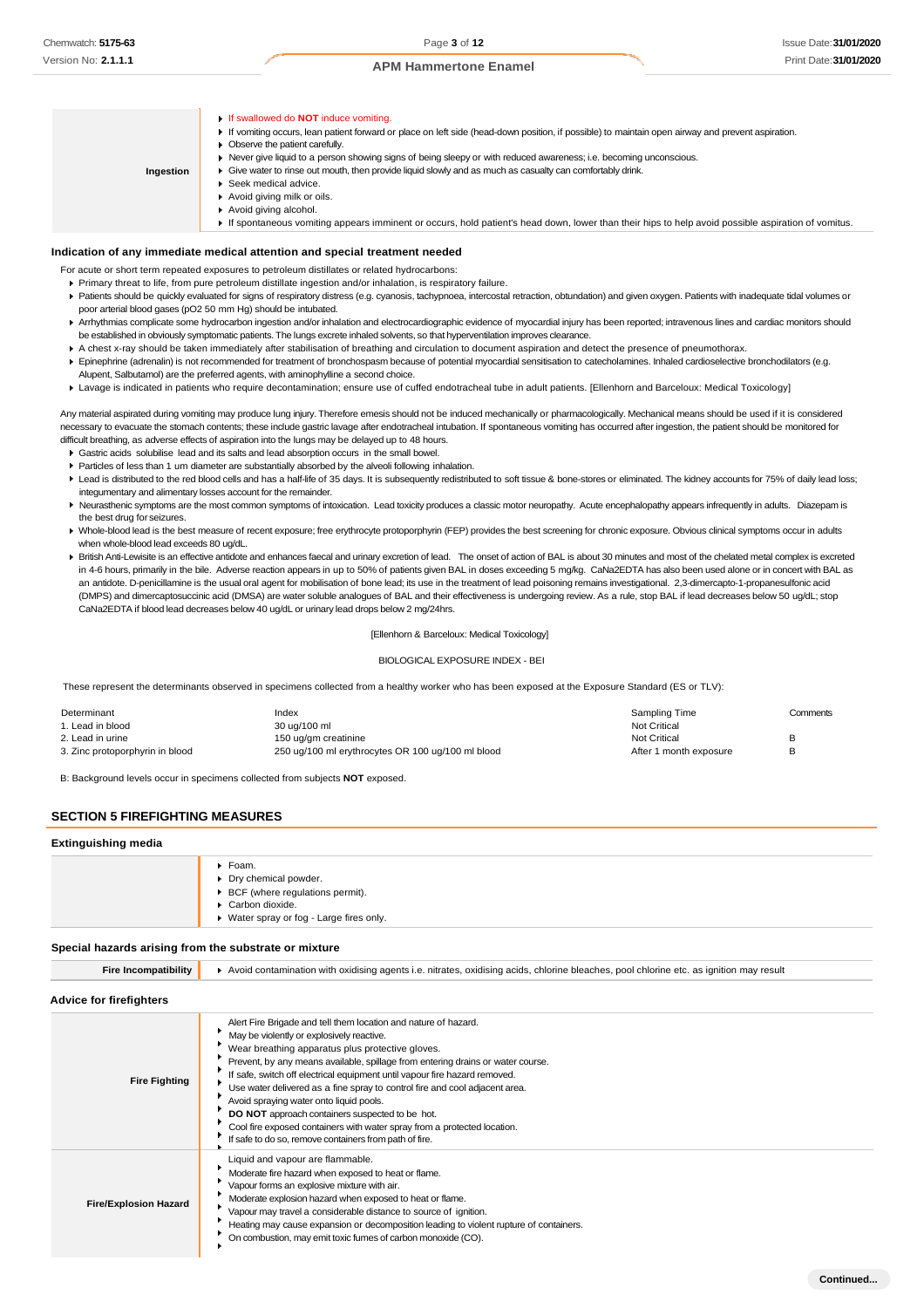Combustion products include,: carbon dioxide (CO2), metal oxides, other pyrolysis products typical of burning organic material

### **SECTION 6 ACCIDENTAL RELEASE MEASURES**

# **Personal precautions, protective equipment and emergency procedures**

| <b>Minor Spills</b> | Remove all ignition sources.<br>Clean up all spills immediately.<br>Avoid breathing vapours and contact with skin and eyes.<br>Control personal contact with the substance, by using protective equipment.<br>Contain and absorb small quantities with vermiculite or other absorbent material.<br>Wipe up.<br>Collect residues in a flammable waste container.                                                                                                                                                                                                                                                                                                                                                                                                                                                                                                                                                                                                        |
|---------------------|------------------------------------------------------------------------------------------------------------------------------------------------------------------------------------------------------------------------------------------------------------------------------------------------------------------------------------------------------------------------------------------------------------------------------------------------------------------------------------------------------------------------------------------------------------------------------------------------------------------------------------------------------------------------------------------------------------------------------------------------------------------------------------------------------------------------------------------------------------------------------------------------------------------------------------------------------------------------|
| <b>Major Spills</b> | Clear area of personnel and move upwind.<br>Alert Fire Brigade and tell them location and nature of hazard.<br>May be violently or explosively reactive.<br>Wear breathing apparatus plus protective gloves.<br>Prevent, by any means available, spillage from entering drains or water course.<br>Consider evacuation (or protect in place).<br>No smoking, naked lights or ignition sources.<br>Increase ventilation.<br>Stop leak if safe to do so.<br>Water spray or fog may be used to disperse /absorb vapour.<br>Contain spill with sand, earth or vermiculite.<br>Use only spark-free shovels and explosion proof equipment.<br>Collect recoverable product into labelled containers for recycling.<br>Absorb remaining product with sand, earth or vermiculite.<br>Collect solid residues and seal in labelled drums for disposal.<br>Wash area and prevent runoff into drains.<br>If contamination of drains or waterways occurs, advise emergency services. |
|                     |                                                                                                                                                                                                                                                                                                                                                                                                                                                                                                                                                                                                                                                                                                                                                                                                                                                                                                                                                                        |

Personal Protective Equipment advice is contained in Section 8 of the SDS.

# **SECTION 7 HANDLING AND STORAGE**

# **Precautions for safe handling**

| Safe handling            | The conductivity of this material may make it a static accumulator., A liquid is typically considered nonconductive if its conductivity is below 100 pS/m and is<br>considered semi-conductive if its conductivity is below 10 000 pS/m., Whether a liquid is nonconductive or semi-conductive, the precautions are the same., A<br>number of factors, for example liquid temperature, presence of contaminants, and anti-static additives can greatly influence the conductivity of a liquid.<br>Even with proper grounding and bonding, this material can still accumulate an electrostatic charge. If sufficient charge is allowed to accumulate, electrostatic<br>discharge and ignition of flammable air-vapour mixtures can occur.<br>Containers, even those that have been emptied, may contain explosive vapours.<br>Do NOT cut, drill, grind, weld or perform similar operations on or near containers.<br><b>DO NOT</b> allow clothing wet with material to stay in contact with skin<br>Avoid all personal contact, including inhalation.<br>Wear protective clothing when risk of overexposure occurs.<br>Use in a well-ventilated area.<br>Prevent concentration in hollows and sumps.<br><b>DO NOT</b> enter confined spaces until atmosphere has been checked.<br>Avoid smoking, naked lights or ignition sources.<br>Avoid generation of static electricity.<br><b>DO NOT</b> use plastic buckets.<br>Earth all lines and equipment.<br>Use spark-free tools when handling.<br>Avoid contact with incompatible materials.<br>When handling, DO NOT eat, drink or smoke.<br>Keep containers securely sealed when not in use.<br>Avoid physical damage to containers.<br>Always wash hands with soap and water after handling.<br>Work clothes should be laundered separately.<br>Use good occupational work practice.<br>▶ Observe manufacturer's storage and handling recommendations contained within this MSDS.<br>Atmosphere should be regularly checked against established exposure standards to ensure safe working conditions.<br>۰. |
|--------------------------|-------------------------------------------------------------------------------------------------------------------------------------------------------------------------------------------------------------------------------------------------------------------------------------------------------------------------------------------------------------------------------------------------------------------------------------------------------------------------------------------------------------------------------------------------------------------------------------------------------------------------------------------------------------------------------------------------------------------------------------------------------------------------------------------------------------------------------------------------------------------------------------------------------------------------------------------------------------------------------------------------------------------------------------------------------------------------------------------------------------------------------------------------------------------------------------------------------------------------------------------------------------------------------------------------------------------------------------------------------------------------------------------------------------------------------------------------------------------------------------------------------------------------------------------------------------------------------------------------------------------------------------------------------------------------------------------------------------------------------------------------------------------------------------------------------------------------------------------------------------------------------------------------------------------------------------------------------------------------------------------------------------------------------------------------------------|
| <b>Other information</b> | Store in original containers in approved flammable liquid storage area.<br>Store away from incompatible materials in a cool, dry, well-ventilated area.<br>۰.<br>DO NOT store in pits, depressions, basements or areas where vapours may be trapped.<br>٠<br>No smoking, naked lights, heat or ignition sources.<br>ь<br>▶ Storage areas should be clearly identified, well illuminated, clear of obstruction and accessible only to trained and authorised personnel - adequate security<br>must be provided so that unauthorised personnel do not have access.<br>Store according to applicable regulations for flammable materials for storage tanks, containers, piping, buildings, rooms, cabinets, allowable quantities and<br>minimum storage distances.<br>Use non-sparking ventilation systems, approved explosion proof equipment and intrinsically safe electrical systems.<br>Have appropriate extinguishing capability in storage area (e.g. portable fire extinguishers - dry chemical, foam or carbon dioxide) and flammable gas<br>$\bullet$ detectors.<br>Keep adsorbents for leaks and spills readily available.<br>Protect containers against physical damage and check regularly for leaks.<br>• Observe manufacturer's storage and handling recommendations contained within this MSDS.<br>In addition, for tank storages (where appropriate):<br>Store in grounded, properly designed and approved vessels and away from incompatible materials.<br>For bulk storages, consider use of floating roof or nitrogen blanketed vessels; where venting to atmosphere is possible, equip storage tank vents with flame<br>arrestors; inspect tank vents during winter conditions for vapour/ ice build-up.<br>Storage tanks should be above ground and diked to hold entire contents.                                                                                                                                                                                                                                                       |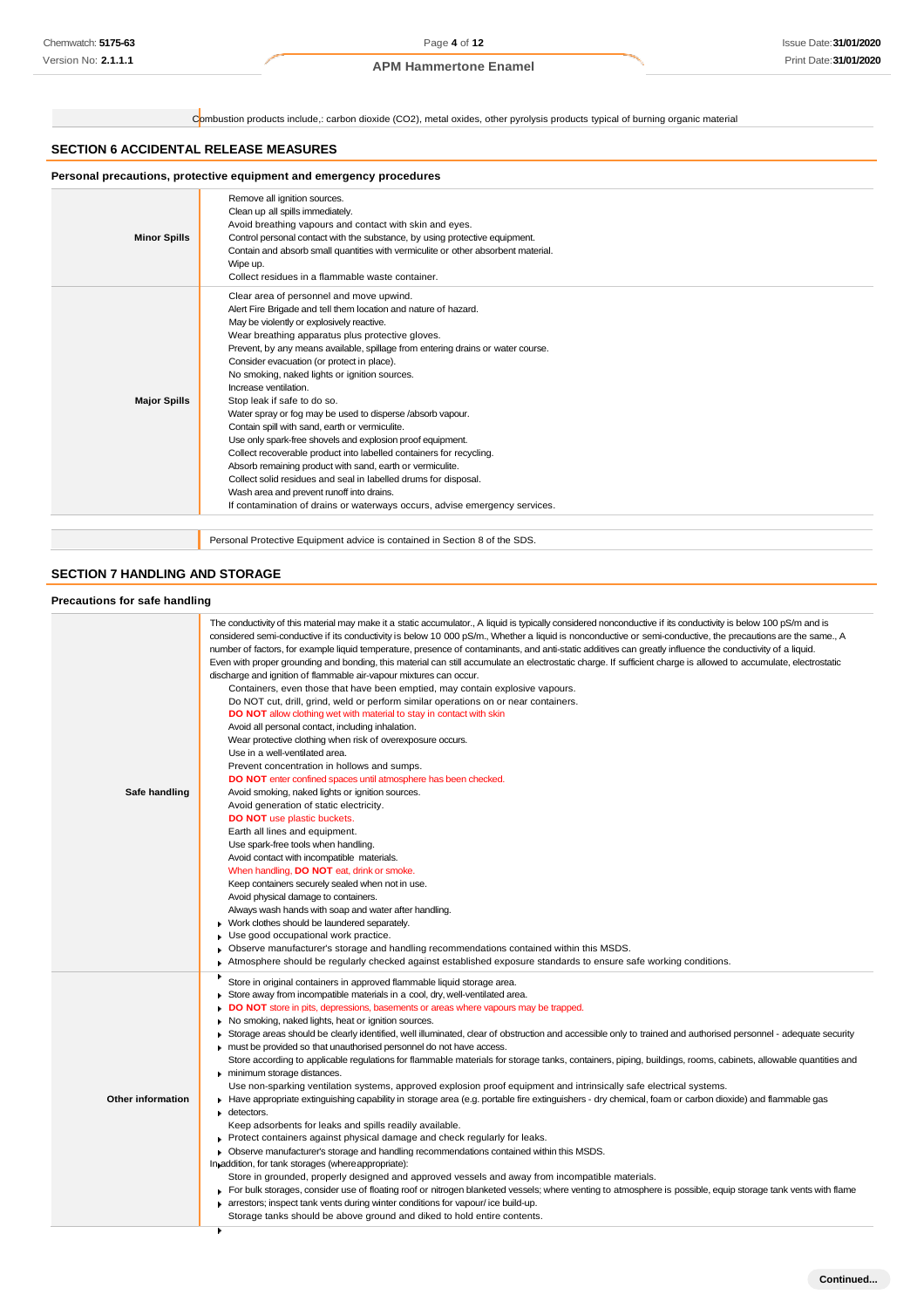# **Conditions for safe storage, including any incompatibilities**

| Suitable container             | Packing as supplied by manufacturer.<br>Plastic containers may only be used if approved for flammable liquid.<br>Check that containers are clearly labelled and free from leaks.<br>For low viscosity materials (i): Drums and jerry cans must be of the non-removable head type. (ii): Where a can is to be used as an inner package, the can<br>must have a screwed enclosure.<br>For materials with a viscosity of at least 2680 cSt. (23 deg. C)<br>For manufactured product having a viscosity of at least 250 cSt. (23 deg. C)<br>Manufactured product that requires stirring before use and having a viscosity of at least 20 cSt (25 deg. C): (i) Removable head packaging; (ii) Cans with<br>friction closures and (iii) low pressure tubes and cartridges may be used.<br>Where combination packages are used, and the inner packages are of glass, there must be sufficient inert cushioning material in contact with inner and outer<br>packages<br>In addition, where inner packagings are glass and contain liquids of packing group I there must be sufficient inert absorbent to absorb any spillage, unless<br>the outer packaging is a close fitting moulded plastic box and the substances are not incompatible with the plastic.                                                                                                                                                                                                                                                                                                                                                                                                                                                                                                                                                                                                                                                                                                                                                                                                                                                                                                                                                                                                                                                                                                                                                                                                                                                                                                                                                                                                                                                                                                                                                                                                                                                                                                                                                                                                                                                                                                                                                                                                                                                                                                                                                                                                                                                                           |
|--------------------------------|--------------------------------------------------------------------------------------------------------------------------------------------------------------------------------------------------------------------------------------------------------------------------------------------------------------------------------------------------------------------------------------------------------------------------------------------------------------------------------------------------------------------------------------------------------------------------------------------------------------------------------------------------------------------------------------------------------------------------------------------------------------------------------------------------------------------------------------------------------------------------------------------------------------------------------------------------------------------------------------------------------------------------------------------------------------------------------------------------------------------------------------------------------------------------------------------------------------------------------------------------------------------------------------------------------------------------------------------------------------------------------------------------------------------------------------------------------------------------------------------------------------------------------------------------------------------------------------------------------------------------------------------------------------------------------------------------------------------------------------------------------------------------------------------------------------------------------------------------------------------------------------------------------------------------------------------------------------------------------------------------------------------------------------------------------------------------------------------------------------------------------------------------------------------------------------------------------------------------------------------------------------------------------------------------------------------------------------------------------------------------------------------------------------------------------------------------------------------------------------------------------------------------------------------------------------------------------------------------------------------------------------------------------------------------------------------------------------------------------------------------------------------------------------------------------------------------------------------------------------------------------------------------------------------------------------------------------------------------------------------------------------------------------------------------------------------------------------------------------------------------------------------------------------------------------------------------------------------------------------------------------------------------------------------------------------------------------------------------------------------------------------------------------------------------------------------------------------------------------------------------------------------------------|
| <b>Storage incompatibility</b> | For alkyl aromatics:<br>The alkyl side chain of aromatic rings can undergo oxidation by several mechanisms. The most common and dominant one is the attack by oxidation at benzylic<br>carbon as the intermediate formed is stabilised by resonance structure of the ring.<br>Following reaction with oxygen and under the influence of sunlight, a hydroperoxide at the alpha-position to the aromatic ring, is the primary oxidation product<br>formed (provided a hydrogen atom is initially available at this position) - this product is often short-lived but may be stable dependent on the nature of the<br>aromatic substitution; a secondary C-H bond is more easily attacked than a primary C-H bond whilst a tertiary C-H bond is even more susceptible to attack<br>by oxygen<br>Monoalkylbenzenes may subsequently form monocarboxylic acids; alkyl naphthalenes mainly produce the corresponding naphthalene carboxylic acids.<br>Oxidation in the presence of transition metal salts not only accelerates but also selectively decomposes the hydroperoxides.<br>Hock-rearrangement by the influence of strong acids converts the hydroperoxides to hemiacetals. Peresters formed from the hydroperoxides undergo<br>Criegee rearrangement easily.<br>Alkali metals accelerate the oxidation while CO2 as co-oxidant enhances the selectivity.<br>Microwave conditions give improved yields of the oxidation products.<br>Photo-oxidation products may occur following reaction with hydroxyl radicals and NOx - these may be components of photochemical smogs.<br>Oxidation of Alkylaromatics: T.S.S Rao and Shubhra Awasthi: E-Journal of Chemistry Vol 4, No. 1, pp 1-13 January 2007<br>Vigorous reactions, sometimes amounting to explosions, can result from the contact between aromatic rings and strong oxidising agents.<br>Aromatics can react exothermically with bases and with diazo compounds.<br>Low molecular weight alkanes:<br>May react violently with strong oxidisers, chlorine, chlorine dioxide, dioxygenyl tetrafluoroborate.<br>May react with oxidising materials, nickel carbonyl in the presence of oxygen, heat.<br>Are incompatible with nitronium tetrafluoroborate(1-), halogens and interhalogens<br>may generate electrostatic charges, due to low conductivity, on flow or agitation.<br>Avoid flame and ignition sources<br>Redox reactions of alkanes, in particular with oxygen and the halogens, are possible as the carbon atoms are in a strongly reduced condition. Reaction with<br>oxygen (if present in sufficient quantity to satisfy the reaction stoichiometry) leads to combustion without any smoke, producing carbon dioxide and water. Free<br>radical halogenation reactions occur with halogens, leading to the production of haloalkanes. In addition, alkanes have been shown to interact with, and bind to,<br>certain transition metal complexes<br>Interaction between chlorine and ethane over activated carbon at 350 deg C has caused explosions, but added carbon dioxide reduces the risk. The violent<br>interaction of liquid chlorine injected into ethane at 80 deg C/10 bar becomes very violent if ethylene is also present A mixture prepared at -196 deg C with<br>either methane or ethane exploded when the temp was raised to -78 deg C. Addition of nickel carbonyl to an n-butane-oxygen mixture causes an explosion at<br>20-40 deg C.<br>Alkanes will react with steam in the presence of a nickel catalyst to give hydrogen. |

# **SECTION 8 EXPOSURE CONTROLS / PERSONAL PROTECTION**

lead(2+) isooctanoate, basic 700 mg/m3 100 mg/m3

# **Control parameters**

# **OCCUPATIONAL EXPOSURE LIMITS (OEL)**

# **INGREDIENT DATA**

| Source                                                                        | Ingredient                                                                | Material name    | <b>TWA</b>          | <b>STEL</b>   | Peak          | <b>Notes</b>  |
|-------------------------------------------------------------------------------|---------------------------------------------------------------------------|------------------|---------------------|---------------|---------------|---------------|
| Singapore Permissible<br><b>Exposure Limits of Toxic</b><br><b>Substances</b> | naphtha petroleum, heavy, hydrodesulfurised                               | Stoddard solvent | 525 mg/m3 / 100 ppm | Not Available | Not Available | Not Available |
| <b>EMERGENCY LIMITS</b>                                                       |                                                                           |                  |                     |               |               |               |
| Ingredient                                                                    | <b>Material name</b>                                                      |                  |                     | TEEL-1        | TEEL-2        | TEEL-3        |
| naphtha petroleum, heavy,<br>hydrodesulfurised                                | Stoddard solvent; (Mineral spirits, 85% nonane and 15% trimethyl benzene) |                  | $100$ ppm           | 350 ppm       | 29500 ppm     |               |
|                                                                               |                                                                           |                  |                     |               |               |               |
| Ingredient                                                                    | <b>Original IDLH</b><br><b>Revised IDLH</b>                               |                  |                     |               |               |               |
| naphtha petroleum, heavy,<br>hydrodesulfurised                                | 29,500 mg/m3<br>20,000 mg/m3                                              |                  |                     |               |               |               |

#### **Exposure controls**

| Appropriate engineering<br>controls | Engineering controls are used to remove a hazard or place a barrier between the worker and the hazard. Well-designed engineering controls can be highly<br>effective in protecting workers and will typically be independent of worker interactions to provide this high level of protection.<br>The basic types of engineering controls are:<br>Process controls which involve changing the way a job activity or process is done to reduce the risk.<br>Enclosure and/or isolation of emission source which keeps a selected hazard "physically" away from the worker and ventilation that strategically "adds" and<br>"removes" air in the work environment. Ventilation can remove or dilute an air contaminant if designed properly. The design of a ventilation system must match<br>the particular process and chemical or contaminant in use.<br>Employers may need to use multiple types of controls to prevent employee overexposure.<br>For flammable liquids and flammable gases, local exhaust ventilation or a process enclosure ventilation system may be required. Ventilation equipment should<br>be explosion-resistant. |
|-------------------------------------|--------------------------------------------------------------------------------------------------------------------------------------------------------------------------------------------------------------------------------------------------------------------------------------------------------------------------------------------------------------------------------------------------------------------------------------------------------------------------------------------------------------------------------------------------------------------------------------------------------------------------------------------------------------------------------------------------------------------------------------------------------------------------------------------------------------------------------------------------------------------------------------------------------------------------------------------------------------------------------------------------------------------------------------------------------------------------------------------------------------------------------------------|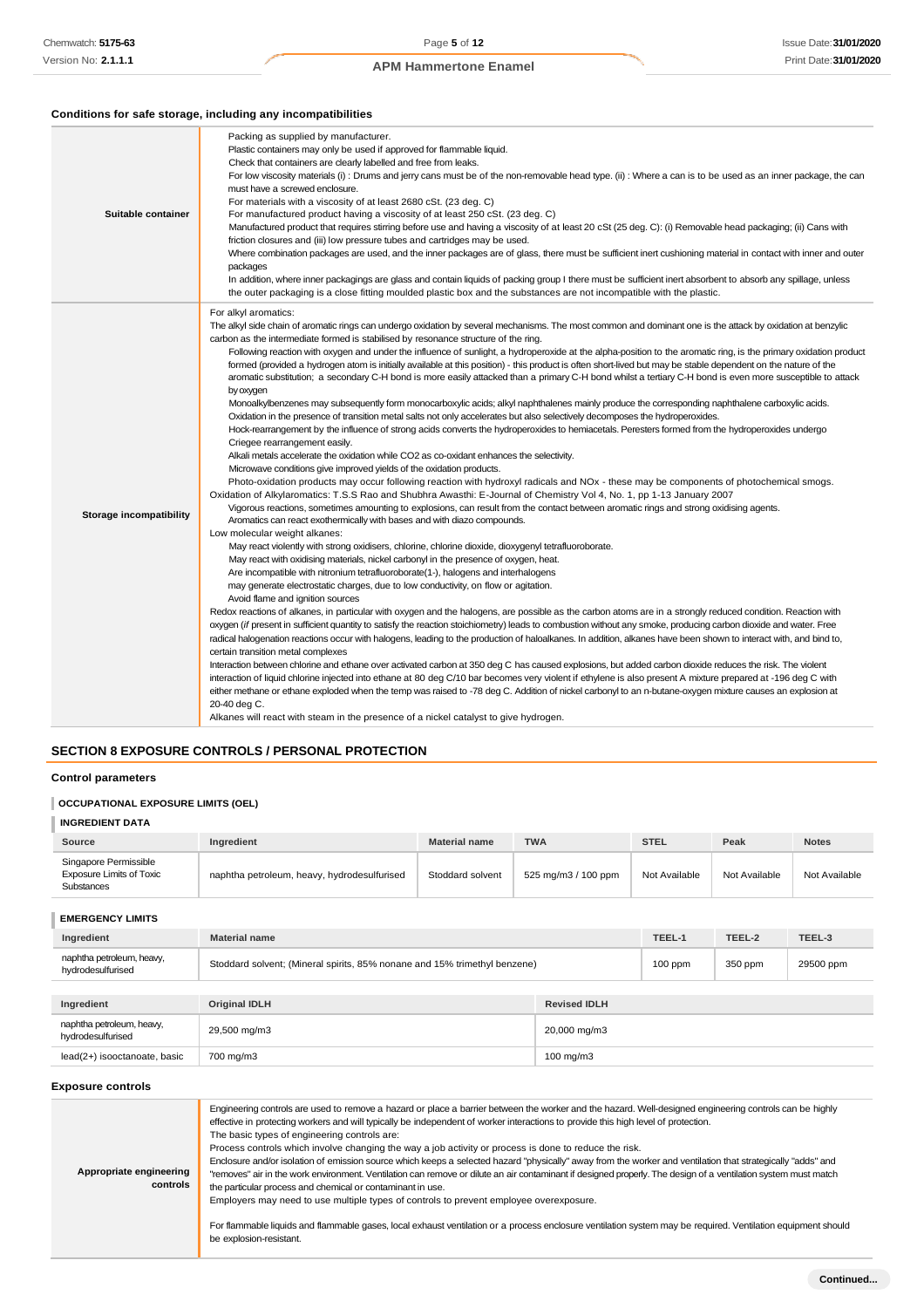Air contaminants generated in the workplace possess varying "escape" velocities which, in turn, determine the "capture velocities" of fresh circulating air required to effectively remove the contaminant.

| Type of Contaminant:                                                                                                                                                                                                   | Air Speed:                                   |
|------------------------------------------------------------------------------------------------------------------------------------------------------------------------------------------------------------------------|----------------------------------------------|
| solvent, vapours, degreasing etc., evaporating from tank (in still air).                                                                                                                                               | $0.25 - 0.5$ m/s<br>$(50-100)$<br>$f/min.$ ) |
| aerosols, fumes from pouring operations, intermittent container filling, low speed conveyer transfers, welding, spray drift, plating acid fumes,<br>pickling (released at low velocity into zone of active generation) | $0.5 - 1$ m/s<br>$(100 - 200)$<br>$f/min.$ ) |
| direct spray, spray painting in shallow booths, drum filling, conveyer loading, crusher dusts, gas discharge (active generation into zone of<br>rapid air motion)                                                      | $1-2.5$ m/s<br>$(200 - 500)$<br>f/min.)      |

| Lower end of the range                                     | Upper end of the range           |
|------------------------------------------------------------|----------------------------------|
| 1: Room air currents minimal or favourable to capture      | 1: Disturbing room air currents  |
| 2: Contaminants of low toxicity or of nuisance value only. | 2: Contaminants of high toxicity |
| 3: Intermittent, low production.                           | 3: High production, heavy use    |
| 4: Large hood or large air mass in motion                  | 4: Small hood-local control only |

Simple theory shows that air velocity falls rapidly with distance away from the opening of a simple extraction pipe. Velocity generally decreases with the square<br>of distance from the extraction point (in simple cases). The distance from the contaminating source. The air velocity at the extraction fan, for example, should be a minimum of 1-2 m/s (200-400 f/min.) for extraction of solvents generated in a tank 2 meters distant from the extraction point. Other mechanical considerations, producing performance deficits within the extraction<br>consideration and intervention of the extraction of the extract apparatus, make it essential that theoretical air velocities are multiplied by factors of 10 or more when extraction systems are installed or used.

|                              | apparatus, make it essembal that theoretical air velocities are multiplied by factors of TO or more when extraction systems are installed or used.                                                                                                                                                                                                                                                                                                                                                                                                                                                                                                                                                                                                                                                                                                                                                                                                                                                                                                                                                                                                                                                                                                                                                                                                                                                                                                                                                                                                                                                                                                                                                                                                                                                                                                                                    |  |  |  |  |  |
|------------------------------|---------------------------------------------------------------------------------------------------------------------------------------------------------------------------------------------------------------------------------------------------------------------------------------------------------------------------------------------------------------------------------------------------------------------------------------------------------------------------------------------------------------------------------------------------------------------------------------------------------------------------------------------------------------------------------------------------------------------------------------------------------------------------------------------------------------------------------------------------------------------------------------------------------------------------------------------------------------------------------------------------------------------------------------------------------------------------------------------------------------------------------------------------------------------------------------------------------------------------------------------------------------------------------------------------------------------------------------------------------------------------------------------------------------------------------------------------------------------------------------------------------------------------------------------------------------------------------------------------------------------------------------------------------------------------------------------------------------------------------------------------------------------------------------------------------------------------------------------------------------------------------------|--|--|--|--|--|
| <b>Personal protection</b>   |                                                                                                                                                                                                                                                                                                                                                                                                                                                                                                                                                                                                                                                                                                                                                                                                                                                                                                                                                                                                                                                                                                                                                                                                                                                                                                                                                                                                                                                                                                                                                                                                                                                                                                                                                                                                                                                                                       |  |  |  |  |  |
| Eye and face protection      | Safety glasses with side shields.<br>▶ Chemical goggles.<br>▶ Contact lenses may pose a special hazard; soft contact lenses may absorb and concentrate irritants. A written policy document, describing the wearing of<br>lenses or restrictions on use, should be created for each workplace or task. This should include a review of lens absorption and adsorption for the class of<br>chemicals in use and an account of injury experience. Medical and first-aid personnel should be trained in their removal and suitable equipment should be<br>readily available. In the event of chemical exposure, begin eye irrigation immediately and remove contact lens as soon as practicable. Lens should be removed<br>at the first signs of eye redness or irritation - lens should be removed in a clean environment only after workers have washed hands thoroughly. [CDC NIOSH<br>Current Intelligence Bulletin 59], [AS/NZS 1336 or national equivalent]                                                                                                                                                                                                                                                                                                                                                                                                                                                                                                                                                                                                                                                                                                                                                                                                                                                                                                                        |  |  |  |  |  |
| <b>Skin protection</b>       | See Hand protection below                                                                                                                                                                                                                                                                                                                                                                                                                                                                                                                                                                                                                                                                                                                                                                                                                                                                                                                                                                                                                                                                                                                                                                                                                                                                                                                                                                                                                                                                                                                                                                                                                                                                                                                                                                                                                                                             |  |  |  |  |  |
| <b>Hands/feet protection</b> | ▶ Wear chemical protective gloves, e.g. PVC.<br>▶ Wear safety footwear or safety gumboots, e.g. Rubber<br>The selection of suitable gloves does not only depend on the material, but also on further marks of quality which vary from manufacturer to manufacturer. Where<br>the chemical is a preparation of several substances, the resistance of the glove material can not be calculated in advance and has therefore to be checked prior<br>to the application.<br>The exact break through time for substances has to be obtained from the manufacturer of the protective gloves and has to be observed when making a final<br>choice.<br>Suitability and durability of glove type is dependent on usage. Important factors in the selection of gloves include:<br>$\blacktriangleright$ frequency and duration of contact,<br>• chemical resistance of glove material,<br>glove thickness and<br>$\triangleright$ dexterity<br>Select gloves tested to a relevant standard (e.g. Europe EN 374, US F739, AS/NZS 2161.1 or national equivalent).<br>> When prolonged or frequently repeated contact may occur, a glove with a protection class of 5 or higher (breakthrough time greater than 240 minutes<br>according to EN 374, AS/NZS 2161.10.1 or national equivalent) is recommended.<br>> When only brief contact is expected, a glove with a protection class of 3 or higher (breakthrough time greater than 60 minutes according to EN 374, AS/NZS<br>2161.10.1 or national equivalent) is recommended.<br>▶ Some glove polymer types are less affected by movement and this should be taken into account when considering gloves for long-term use.<br>Contaminated gloves should be replaced.<br>Gloves must only be wom on clean hands. After using gloves, hands should be washed and dried thoroughly. Application of a non-perfumed moisturiser is<br>recommended. |  |  |  |  |  |
| <b>Body protection</b>       | See Other protection below                                                                                                                                                                                                                                                                                                                                                                                                                                                                                                                                                                                                                                                                                                                                                                                                                                                                                                                                                                                                                                                                                                                                                                                                                                                                                                                                                                                                                                                                                                                                                                                                                                                                                                                                                                                                                                                            |  |  |  |  |  |
| Other protectio <sub>n</sub> | • Overalls.<br>PVC Apron.<br>PVC protective suit may be required if exposure severe.<br>Eyewash unit.<br>Ensure there is ready access to a safety shower.<br>Some plastic personal protective equipment (PPE) (e.g. gloves, aprons, overshoes) are not recommended as they may produce static electricity.<br>For large scale or continuous use wear tight-weave non-static clothing (no metallic fasteners, cuffs or pockets).<br>Non sparking safety or conductive footwear should be considered. Conductive footwear describes a boot or shoe with a sole made from a conductive compound<br>chemically bound to the bottom components, for permanent control to electrically ground the foot an shall dissipate static electricity from the body to reduce the<br>possibility of ignition of volatile compounds. Electrical resistance must range between 0 to 500,000 ohms. Conductive shoes should be stored in lockers close<br>to the room in which they are worn. Personnel who have been issued conductive footwear should not wear them from their place of work to their homes and<br>return.                                                                                                                                                                                                                                                                                                                                                                                                                                                                                                                                                                                                                                                                                                                                                                             |  |  |  |  |  |
| <b>Thermal hazards</b>       | Not Available                                                                                                                                                                                                                                                                                                                                                                                                                                                                                                                                                                                                                                                                                                                                                                                                                                                                                                                                                                                                                                                                                                                                                                                                                                                                                                                                                                                                                                                                                                                                                                                                                                                                                                                                                                                                                                                                         |  |  |  |  |  |

#### **Respiratory protection**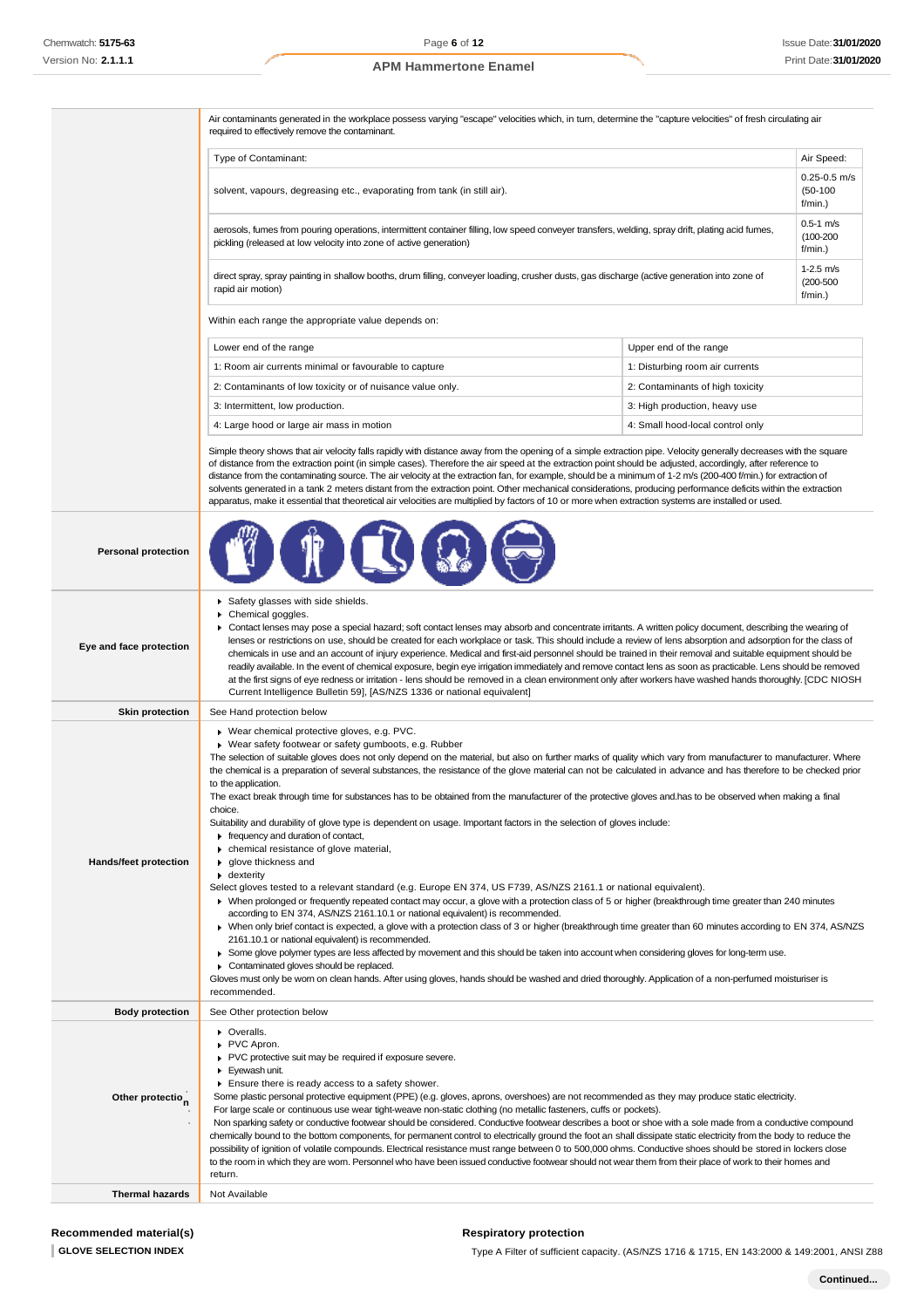*generated* selection:

A: Best Selection

### **APM Hammertone Enamel**

or national equivalent)

Where the concentration of gas/particulates in the breathing zone, approaches or exceeds the "Exposure Standard" (or ES), respiratory protection is required.

Degree of protection varies with both face-piece and Class of filter; the nature of protection varies with Type of filter.

| <b>Required Minimum</b><br><b>Protection Factor</b> | <b>Half-Face</b><br>Respirator | <b>Full-Face</b><br>Respirator | <b>Powered Air</b><br>Respirator |
|-----------------------------------------------------|--------------------------------|--------------------------------|----------------------------------|
| up to $5 \times ES$                                 | A-AUS / Class 1                | ٠                              | A-PAPR-AUS /<br>Class 1          |
| up to $25 \times ES$                                | Air-line*                      | $A-2$                          | A-PAPR-2                         |
| up to $50 \times ES$                                | ٠                              | $A-3$                          | ٠                                |
| $50+ x ES$                                          | ٠                              | Air-line**                     | ٠                                |

\* - Continuous-flow; \*\* - Continuous-flow or positive pressure demand

^ - Full-face

A(All classes) = Organic vapours, B AUS or B1 = Acid gasses, B2 = Acid gas or hydrogen cyanide(HCN), B3 = Acid gas or hydrogen cyanide(HCN), E = Sulfur dioxide(SO2), G = Agricultural chemicals, K = Ammonia(NH3), Hg = Mercury, NO = Oxides of nitrogen, MB = Methyl bromide, AX = Low boiling point organic compounds(below 65 degC)

### **SECTION 9 PHYSICAL AND CHEMICAL PROPERTIES**

#### **Information on basic physical and chemical properties**

Glove selection is based on a modified presentation of the:

B: Satisfactory; may degrade after 4 hours continuous immersion C: Poor to Dangerous Choice for other than short term immersion

**Material CPI**

The effect(s) of the following substance(s) are taken into account in the *computer-*

**NOTE**: As a series of factors will influence the actual performance of the glove, a final

\* Where the glove is to be used on a short term, casual or infrequent basis, factors such as "feel" or convenience (e.g. disposability), may dictate a choice of gloves which might otherwise be unsuitable following long-term or frequent use. A qualified practitioner should be consulted.

*"***Forsberg Clothing Performance Index".**

selection must be based on detailed observation. -

APM Hammertone Enamel Not Available

\* CPI - Chemwatch Performance Index

**Appearance** White flammable liquid; does not mix with water.|Viscosity: 78-80 KU

| <b>Physical state</b>                           | Liquid         | Relative density (Water = 1)                      | $-1.08$        |
|-------------------------------------------------|----------------|---------------------------------------------------|----------------|
| Odour                                           | Not Available  | <b>Partition coefficient</b><br>n-octanol / water | Not Available  |
| <b>Odour threshold</b>                          | Not Available  | Auto-ignition temperature<br>$(^{\circ}C)$        | Not Available  |
| pH (as supplied)                                | Not Applicable | Decomposition<br>temperature                      | Not Available  |
| Melting point / freezing<br>point (°C)          | Not Available  | Viscosity (cSt)                                   | Not Available  |
| Initial boiling point and<br>boiling range (°C) | 135-140        | Molecular weight (g/mol)                          | Not Applicable |
| Flash point (°C)                                | 35             | <b>Taste</b>                                      | Not Available  |
| <b>Evaporation rate</b>                         | Not Available  | <b>Explosive properties</b>                       | Not Available  |
| Flammability                                    | Flammable.     | <b>Oxidising properties</b>                       | Not Available  |
| Upper Explosive Limit (%)                       | Not Available  | Surface Tension (dyn/cm or<br>$mN/m$ )            | Not Available  |
| Lower Explosive Limit (%)                       | Not Available  | <b>Volatile Component (%vol)</b>                  | 50-60          |
| Vapour pressure (kPa)                           | < 1.33         | Gas group                                         | Not Available  |
| Solubility in water (g/L)                       | Immiscible     | pH as a solution (1%)                             | Not Applicable |
| Vapour density (Air = 1)                        | Not Available  | VOC g/L                                           | Not Available  |

#### **SECTION 10 STABILITY AND REACTIVITY**

| Reactivity                                 | See section 7                                                                                                                    |
|--------------------------------------------|----------------------------------------------------------------------------------------------------------------------------------|
| <b>Chemical stability</b>                  | Unstable in the presence of incompatible materials.<br>Product is considered stable.<br>Hazardous polymerisation will not occur. |
| Possibility of hazardous<br>reactions      | See section 7                                                                                                                    |
| <b>Conditions to avoid</b>                 | See section 7                                                                                                                    |
| Incompatible materials                     | See section 7                                                                                                                    |
| <b>Hazardous decomposition</b><br>products | See section 5                                                                                                                    |

# **SECTION 11 TOXICOLOGICAL INFORMATION**

#### **Information on toxicological effects**

| Inhaled | Inhalation of vapours may cause drowsiness and dizziness. This may be accompanied by sleepiness, reduced alertness, loss of reflexes, lack of co-ordination,<br>and vertigo.<br>There is some evidence to suggest that the material can cause respiratory irritation in some persons. The body's response to such irritation can cause further<br>lung damage.<br>Inhaling high concentrations of mixed hydrocarbons can cause narcosis, with nausea, vomiting and lightheadedness. Low molecular weight (C2-C12)<br>hydrocarbons can irritate mucous membranes and cause incoordination, giddiness, nausea, vertigo, confusion, headache, appetite loss, drowsiness, tremors<br>and stupor. |
|---------|----------------------------------------------------------------------------------------------------------------------------------------------------------------------------------------------------------------------------------------------------------------------------------------------------------------------------------------------------------------------------------------------------------------------------------------------------------------------------------------------------------------------------------------------------------------------------------------------------------------------------------------------------------------------------------------------|
|         | Central nervous system (CNS) depression may include general discomfort, symptoms of giddiness, headache, dizziness, nausea, anaesthetic effects, slowed                                                                                                                                                                                                                                                                                                                                                                                                                                                                                                                                      |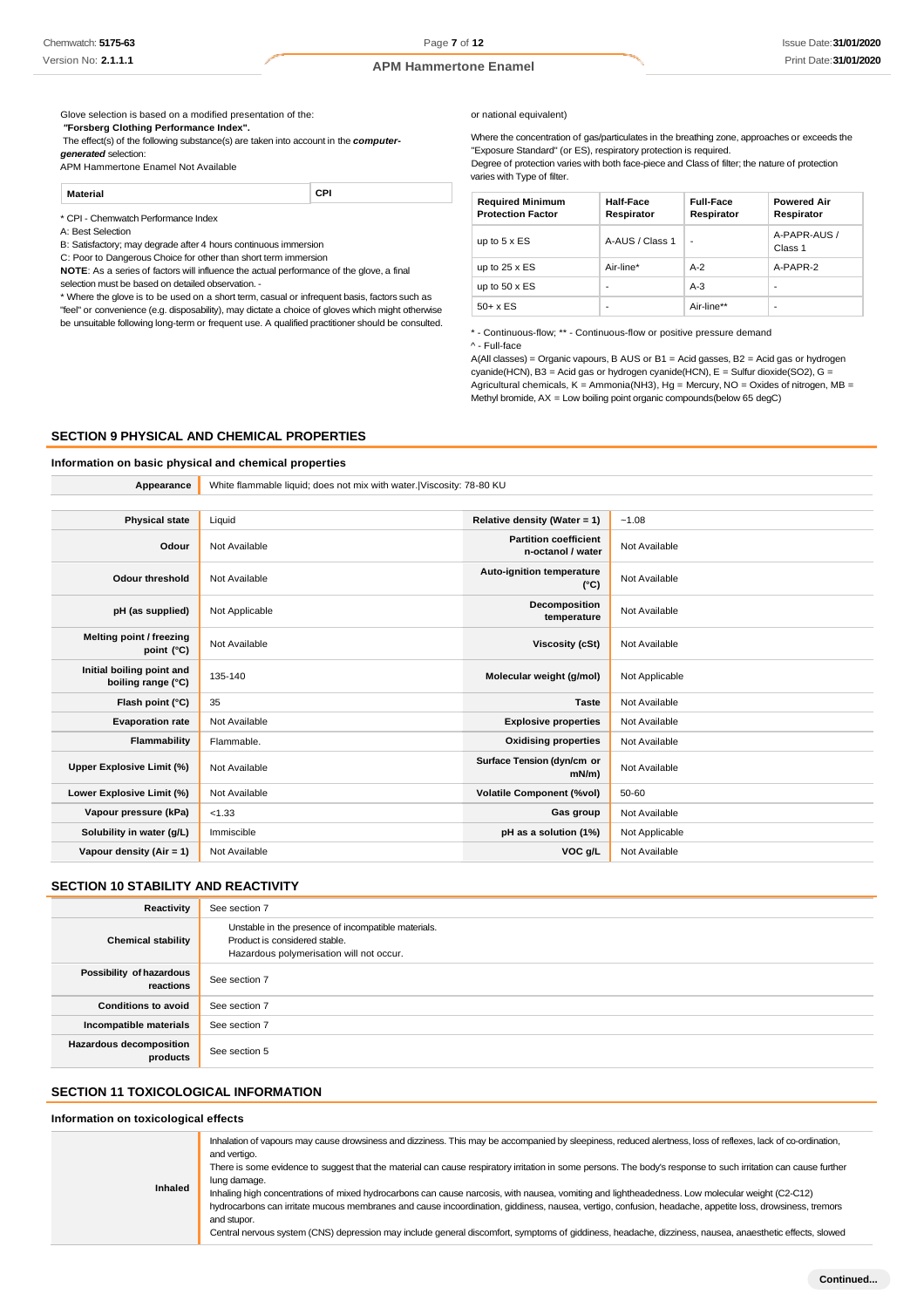|                                                | reaction time, slurred speech and may progress to unconsciousness. Serious poisonings may result in respiratory depression and may be fatal.<br>Inhalation of high concentrations of gas/vapour causes lung irritation with coughing and nausea, central nervous depression with headache and dizziness,<br>slowing of reflexes, fatigue and inco-ordination.<br>Exposure to white spirit may cause nausea and vertigo.<br>Although it has not been demonstrated that the material produces harm following inhalation, unusual routes of exposure have produced damage to the health of<br>at least one animal species.                                                                                                                                                                                                                                                                                                                                                                                                                                                                                                                                                                                                                       |                                    |  |
|------------------------------------------------|-----------------------------------------------------------------------------------------------------------------------------------------------------------------------------------------------------------------------------------------------------------------------------------------------------------------------------------------------------------------------------------------------------------------------------------------------------------------------------------------------------------------------------------------------------------------------------------------------------------------------------------------------------------------------------------------------------------------------------------------------------------------------------------------------------------------------------------------------------------------------------------------------------------------------------------------------------------------------------------------------------------------------------------------------------------------------------------------------------------------------------------------------------------------------------------------------------------------------------------------------|------------------------------------|--|
| Ingestion                                      | Swallowing of the liquid may cause aspiration into the lungs with the risk of chemical pneumonitis; serious consequences may result. (ICSC13733)<br>Accidental ingestion of the material may be damaging to the health of the individual.<br>Ingestion of petroleum hydrocarbons can irritate the pharynx, oesophagus, stomach and small intestine, and cause swellings and ulcers of the mucous.<br>Symptoms include a buming mouth and throat; larger amounts can cause nausea and vomiting, narcosis, weakness, dizziness, slow and shallow breathing,<br>abdominal swelling, unconsciousness and convulsions.                                                                                                                                                                                                                                                                                                                                                                                                                                                                                                                                                                                                                             |                                    |  |
| <b>Skin Contact</b>                            | Repeated exposure may cause skin cracking, flaking or drying following normal handling and use.<br>Open cuts, abraded or irritated skin should not be exposed to this material<br>Entry into the blood-stream, through, for example, cuts, abrasions or lesions, may produce systemic injury with harmful effects. Examine the skin prior to the use<br>of the material and ensure that any external damage is suitably protected.<br>Skin contact with the material may damage the health of the individual; systemic effects may result following absorption.<br>Aromatic hydrocarbons may produce sensitivity and redness of the skin. They are not likely to be absorbed into the body through the skin but branched species<br>are more likely to.<br>The material may cause moderate inflammation of the skin either following direct contact or after a delay of some time. Repeated exposure can cause contact<br>dermatitis which is characterised by redness, swelling and blistering.                                                                                                                                                                                                                                              |                                    |  |
| Eye                                            | Direct eye contact with petroleum hydrocarbons can be painful, and the corneal epithelium may be temporarily damaged. Aromatic species can cause irritation<br>and excessive tear secretion.<br>There is evidence that material may produce eye irritation in some persons and produce eye damage 24 hours or more after instillation. Severe inflammation<br>may be expected with pain.<br>The liquid produces a high level of eye discomfort and is capable of causing pain and severe conjunctivitis. Comeal injury may develop, with possible<br>permanent impairment of vision, if not promptly and adequately treated.                                                                                                                                                                                                                                                                                                                                                                                                                                                                                                                                                                                                                  |                                    |  |
| <b>Chronic</b>                                 | Substance accumulation, in the human body, is likely and may cause some concem following repeated or long-term occupational exposure.<br>Ample evidence exists that developmental disorders are directly caused by human exposure to the material.<br>Prolonged or repeated skin contact may cause drying with cracking, irritation and possible dermatitis following.<br>Constant or exposure over long periods to mixed hydrocarbons may produce stupor with dizziness, weakness and visual disturbance, weight loss and anaemia,<br>and reduced liver and kidney function. Skin exposure may result in drying and cracking and redness of the skin.<br>Immersion of the hands and forearms in white spirits may quickly result in inflammation of the skin and follicles. Workers exposed to white spirit have reported<br>nausea and vomiting and one worker has been reported to develop aplastic anaemia, bone marrow depression and this person later died from septicaemia.<br>There has been some concern that this material can cause cancer or mutations but there is not enough data to make an assessment.<br>Chronic solvent inhalation exposures may result in nervous system impairment and liver and blood changes. [PATTYS] |                                    |  |
|                                                |                                                                                                                                                                                                                                                                                                                                                                                                                                                                                                                                                                                                                                                                                                                                                                                                                                                                                                                                                                                                                                                                                                                                                                                                                                               |                                    |  |
|                                                | <b>TOXICITY</b>                                                                                                                                                                                                                                                                                                                                                                                                                                                                                                                                                                                                                                                                                                                                                                                                                                                                                                                                                                                                                                                                                                                                                                                                                               | <b>IRRITATION</b>                  |  |
| <b>APM Hammertone Enamel</b>                   | Not Available                                                                                                                                                                                                                                                                                                                                                                                                                                                                                                                                                                                                                                                                                                                                                                                                                                                                                                                                                                                                                                                                                                                                                                                                                                 | Not Available                      |  |
| naphtha petroleum, heavy,<br>hydrodesulfurised | <b>TOXICITY</b><br>Dermal (rabbit) LD50: >1900 mg/kg <sup>[1]</sup><br>Inhalation (rat) LC50: >1400 ppm/8H <sup>[2]</sup><br>Oral (rat) LD50: >4500 mg/kg <sup>[1]</sup>                                                                                                                                                                                                                                                                                                                                                                                                                                                                                                                                                                                                                                                                                                                                                                                                                                                                                                                                                                                                                                                                      | <b>IRRITATION</b><br>Not Available |  |
|                                                |                                                                                                                                                                                                                                                                                                                                                                                                                                                                                                                                                                                                                                                                                                                                                                                                                                                                                                                                                                                                                                                                                                                                                                                                                                               |                                    |  |
| lead(2+) isooctanoate, basic                   | <b>TOXICITY</b>                                                                                                                                                                                                                                                                                                                                                                                                                                                                                                                                                                                                                                                                                                                                                                                                                                                                                                                                                                                                                                                                                                                                                                                                                               | <b>IRRITATION</b>                  |  |
|                                                | Not Available                                                                                                                                                                                                                                                                                                                                                                                                                                                                                                                                                                                                                                                                                                                                                                                                                                                                                                                                                                                                                                                                                                                                                                                                                                 | Not Available                      |  |
| Leaend:                                        | 1. Value obtained from Europe ECHA Registered Substances - Acute toxicity 2.* Value obtained from manufacturer's SDS. Unless otherwise specified data                                                                                                                                                                                                                                                                                                                                                                                                                                                                                                                                                                                                                                                                                                                                                                                                                                                                                                                                                                                                                                                                                         |                                    |  |

| <b>APM Hammertone Enamel</b>                                    | No significant acute toxicological data identified in literature search.<br>Studies indicate that normal, branched and cyclic paraffins are absorbed from the mammalian gastrointestinal tract and that the absorption of n-paraffins is<br>inversely proportional to the carbon chain length, with little absorption above C30. With respect to the carbon chain lengths likely to be present in mineral<br>oil, n-paraffins may be absorbed to a greater extent that iso- or cyclo-paraffins.<br>The major classes of hydrocarbons have been shown to be well absorbed by the gastrointestinal tract in various species. In many cases, the hydrophobic<br>hydrocarbons are ingested in association with dietary lipids. The dependence of hydrocarbon absorption on concomitant triglyceride digestion and<br>absorption, is known as the "hydrocarbon continuum hypothesis", and asserts that a series of solubilising phases in the intestinal lumen, created by dietary<br>triglycerides and their digestion products, afford hydrocarbons a route to the lipid phase of the intestinal absorptive cell (enterocyte) membrane. While<br>some hydrocarbons may traverse the mucosal epithelium unmetabolised and appear as solutes in lipoprotein particles in intestinal lymph, there is evidence<br>that most hydrocarbons partially separate from nutrient lipids and undergo metabolic transformation in the enterocyte. The enterocyte may play a major role<br>in determining the proportion of an absorbed hydrocarbon that, by escaping initial biotransformation, becomes available for deposition in its unchanged<br>form in peripheral tissues such as adipose tissue, or in the liver. |
|-----------------------------------------------------------------|----------------------------------------------------------------------------------------------------------------------------------------------------------------------------------------------------------------------------------------------------------------------------------------------------------------------------------------------------------------------------------------------------------------------------------------------------------------------------------------------------------------------------------------------------------------------------------------------------------------------------------------------------------------------------------------------------------------------------------------------------------------------------------------------------------------------------------------------------------------------------------------------------------------------------------------------------------------------------------------------------------------------------------------------------------------------------------------------------------------------------------------------------------------------------------------------------------------------------------------------------------------------------------------------------------------------------------------------------------------------------------------------------------------------------------------------------------------------------------------------------------------------------------------------------------------------------------------------------------------------------------------------------------------------------------------------------------|
| <b>NAPHTHA PETROLEUM.</b><br>HEAVY.<br><b>HYDRODESULFURISED</b> | No significant acute toxicological data identified in literature search.<br>for petroleum:<br>This product contains benzene which is known to cause acute myeloid leukaemia and n-hexane which has been shown to metabolize to compounds which<br>are neuropathic.<br>This product contains toluene. There are indications from animal studies that prolonged exposure to high concentrations of toluene may lead to hearing<br>loss.<br>This product contains ethyl benzene and naphthalene from which there is evidence of tumours in rodents<br>Carcinogenicity: Inhalation exposure to mice causes liver tumours, which are not considered relevant to humans. Inhalation exposure to rats causes<br>kidney tumours which are not considered relevant to humans.<br>Mutagenicity: There is a large database of mutagenicity studies on gasoline and gasoline blending streams, which use a wide variety of endpoints and<br>give predominantly negative results. All in vivo studies in animals and recent studies in exposed humans (e.g. petrol service station attendants) have shown<br>negative results in mutagenicity assays.<br>Reproductive Toxicity: Repeated exposure of pregnant rats to high concentrations of toluene (around or exceeding 1000 ppm) can cause developmental<br>effects, such as lower birth weight and developmental neurotoxicity, on the foetus. However, in a two-generation reproductive study in rats exposed to                                                                                                                                                                                                                                                 |

*extracted from RTECS - Register of Toxic Effect of chemical Substances*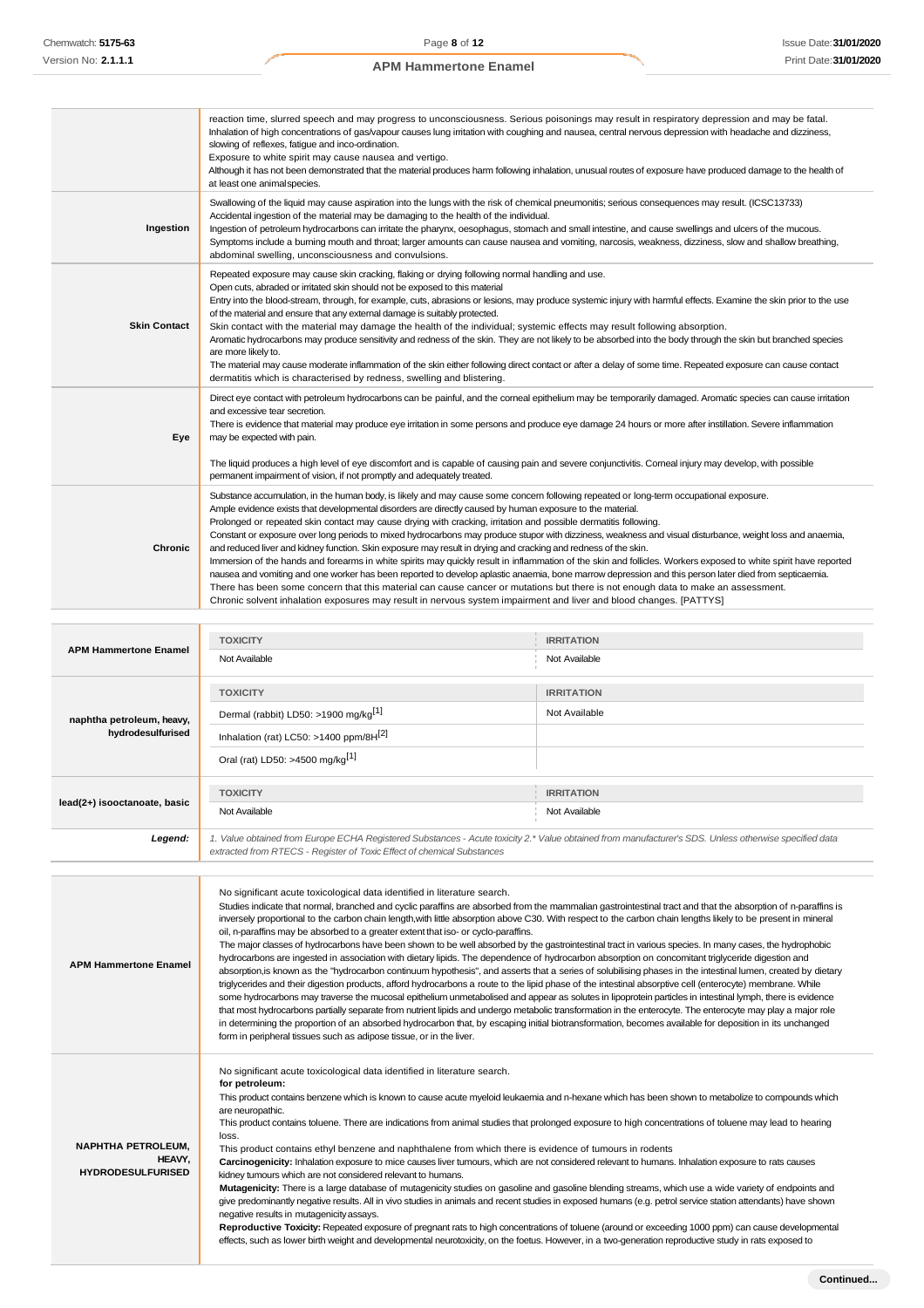#### gasoline vapour condensate, no adverse effects on the foetus were observed. **Human Effects:** Prolonged/ repeated contact may cause defatting of the skin which can lead to dermatitis and may make the skin more susceptible to irritation and penetration by other materials. Lifetime exposure of rodents to gasoline produces carcinogenicity although the relevance to humans has been questioned. Gasoline induces kidney cancer in male rats as a consequence of accumulation of the alpha2-microglobulin protein in hyaline droplets in the male (but not female) rat kidney. Such abnormal accumulation represents lysosomal overload and leads to chronic renal tubular cell degeneration, accumulation of cell debris, mineralisation of renal medullary tubules and necrosis. A sustained regenerative proliferation occurs in epithelial cells with subsequent neoplastic transformation with continued exposure. The alpha2-microglobulin is produced under the influence of hormonal controls in male rats but not in females and, more importantly, not inhumans. **LEAD(2+) ISOOCTANOATE, BASIC** No significant acute toxicological data identified in literature search. **Acute Toxicity Carcinogenicity**  $\circ$ **Skin Irritation/Corrosion Reproductivity** V **Serious Eye Damage/Irritation Serious Exposure**<br> **Damage/Irritation**  $\checkmark$ **Respiratory or Skin STOT - Repeated Exposure** w **Mutagenicity Aspiration Hazard**  $\checkmark$ *Legend: – Data required to make classificationavailable – Data available but does not fill the criteria for classification*

*– Data Not Available to makeclassification*

#### **SECTION 12 ECOLOGICAL INFORMATION**

#### **Toxicity**

Toxic to aquatic organisms, may cause long-term adverse effects in the aquatic environment.

Do NOT allow product to come in contact with surface waters or to intertidal areas below the mean high water mark. Do not contaminate water when cleaning equipment or disposing of equipment wash-waters.

Wastes resulting from use of the product must be disposed of on site or at approved waste sites.

When spilled this product may act as a typical oil, causing a film, sheen, emulsion or sludge at or beneath the surface of the body of water. The oil film on water surface may physically affect the aquatic organisms, due to the interruption of the

oxygen transfer between the air and the wate

Oils of any kind can cause:

- drowning of water-fowl due to lack of buoyancy, loss of insulating capacity of feathers, starvation and vulnerability to predators due to lack of mobility
- **I** lethal effects on fish by coating gill surfaces, preventing respiration
- asphyxiation of benthic life forms when floating masses become engaged with surface debris and settle on the bottom and
- adverse aesthetic effects of fouled shoreline and beaches

In case of accidental releases on the soil, a fine film is formed on the soil, which prevents the plant respiration process and the soil particle saturation. It may cause deep water infestation. For Aromatic Substances Series:

Environmental Fate: Large, molecularly complex polycyclic aromatic hydrocarbons, or PAHs, are persistent in the environment longer than smaller PAHs. Atmospheric Fate: PAHs are 'semi-volatile substances" which can move between the atmosphere and the Earth's surface in repeated, temperature-driven cycles of deposition and volatilization. Terrestrial Fate: BTEX compounds have the potential to move through soil and contaminate ground water, and their vapors are highly flammable and explosive.

Ecotoxicity - Within an aromatic series, acute toxicity increases with increasing alkyl substitution on the aromatic nucleus. The order of most toxic to least in a study using grass shrimp and brown shrimp was dimethylnaphthalenes > methylnaphthalenes >naphthalenes. Anthrcene is a phototoxic PAH. UV light greatly increases the toxicity of anthracene to bluegill sunfish. Biological resources in strong sunlight are at more risk than those that are not. PAHs in general are more frequently associated with chronic risks. For Hydrocarbons: log Kow 1. BCF~10.

For Aromatics: log Kow 2-3.

BCF 20-200. For C5 and greater alkanes: log Kow 3-4.5. BCF 100-1,500.

For Alkanes, Benzene, Toluene, Ethylbenzene, Xylene (BTEX):

Environmental Fate: Microbes found in many natural settings (e.g., soils, groundwater, ponds) have been shown to be capable of degrading organic compounds. Some hydrocarbons will become associated with marine sediments likely to be spread over a fairly wide area of sea floor. Under aerobic conditions, hydrocarbons degrade to water and carbon dioxide, while under anaerobic processes, they produce water, methane and carbon dioxide. Anaerobic degradation is slower than aerobic. Biodegradation can eliminate the contaminants without dispersing them throughout the environment. The rate of hydrocarbon degradation depends on the chemical composition of the product released to the environment as well as site-specific environmental factors. Hydrocarbons with condensed ring structures, such as PAHs (polycyclic aromatic hydrocarbons) with four or more rings, have been shown to be relatively resistant to biodegradation. PAHs with only 2 or 3 rings (e.g., naphthalene, anthracene) are more easily biodegraded. In almost all cases, the presence of oxygen is essential for effective biodegradation. Straight chain hydrocarbons and aromatics degrade more readily than highly branched aliphatic compounds. The n-alkanes, n-alkyl aromatics, and the aromatics in the C10-C22 range are the most readily biodegradable; n-alkanes, n-alkyl aromatics, and aromatics in the C5-C9 range are biodegradable at low concentrations by some microorganisms, but are generally preferentially removed by volatilization and thus are unavailable in most environments; n-alkanes in the C1-C4 ranges are biodegradable only by a narrow range of specialized hydrocarbon degraders; n-alkanes, n-alkyl aromatics, and aromatics above C22 are generally not available to degrading microorganisms. The ideal pH range to promote biodegradation is close to neutral (6-8). For most species, the optimal pH is slightly alkaline, that is, greater than 7. Generally, as the temperature increases, biological activity tends to increase up to a temperature where enzyme denaturation occurs.

Atmospheric Fate: Alkanes, isoalkanes, and cycloalkanes have half-lives on the order of 1-10 days, whereas alkenes, cycloalkenes, and substituted benzenes have half-lives of 1 day or less. Photochemical oxidation products include aldehydes, hydroxy compounds, nitro compounds, and peroxyacyl nitrates. Alkenes, certain substituted aromatics, and naphthalene are potentially susceptible to direct photolysis.

Aquatic Fate: Volatilization half-life predicted as 7 days (ponds), 1.5 days (rivers), 6 days (lakes). Volatilization rate of naphthalene and its substituted derivatives estimated to be slower. The lower molecular weight hydrocarbons are expected to form a "slick" on the surface of waters after release in calm seas which is expected to evaporate and enter the atmosphere where it will be degraded through reaction with hydroxy radicals. Ecotoxicity: Effects on freshwater/saltwater organisms: Hydrocarbons are hydrophobic. Such substances produce toxicity in aquatic organisms by a mechanism referred to as "non-polar narcosis" or "baseline" toxicity. Toxic effects are often observed in species such as blue mussel, water fleas, freshwater green algae, marine copepods and amphipods.

Drinking Water Standards: hydrocarbon total: 10 ug/l (UK max.). **DO NOT** discharge into sewer or waterways

#### **Persistence and degradability**

| Ingredient | Persistence: Water/Soil               | Persistence: Air                      |
|------------|---------------------------------------|---------------------------------------|
|            | No Data available for all ingredients | No Data available for all ingredients |

**Bioaccumulative potential**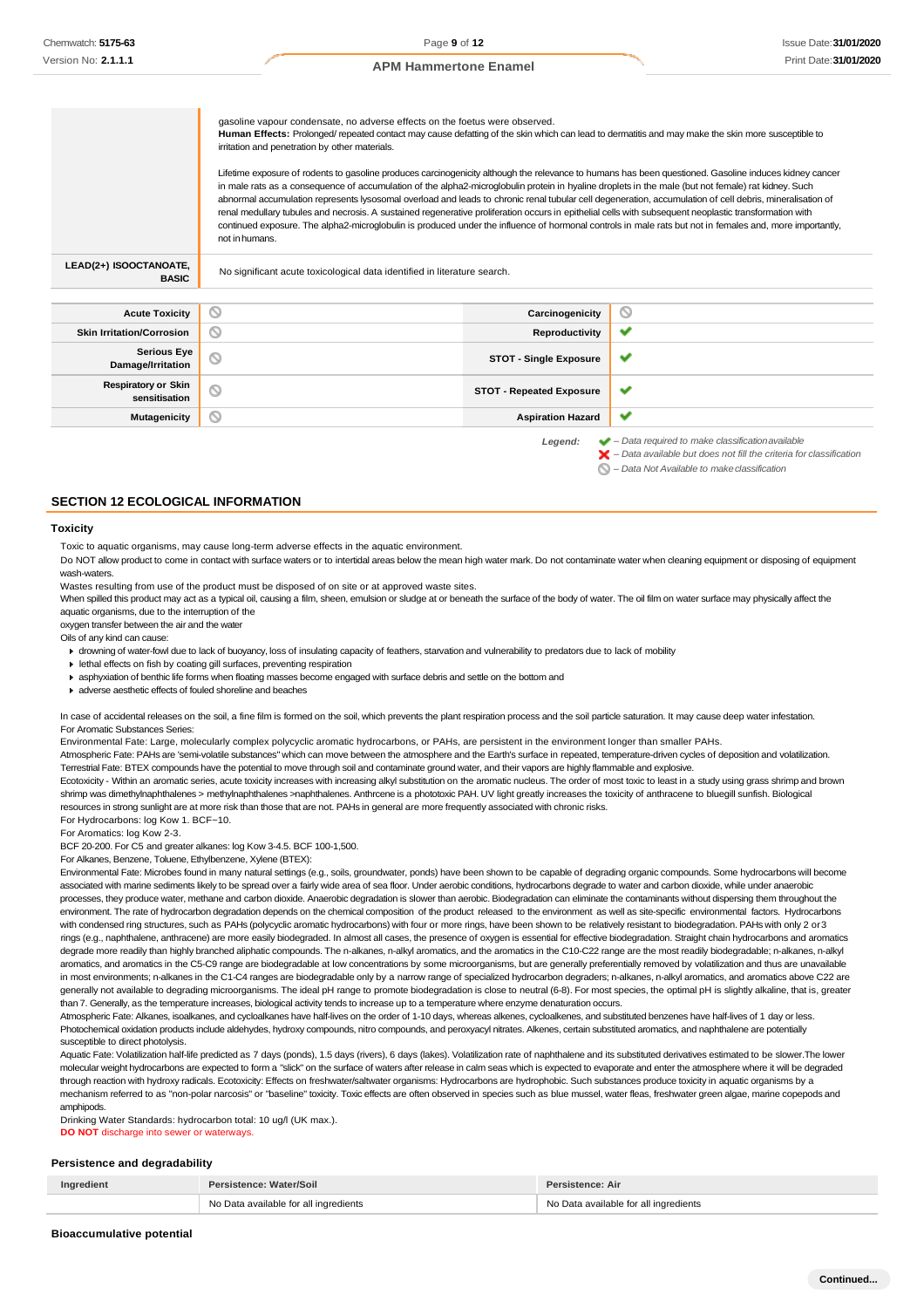| Ingredient       | <b>Bioaccumulation</b>                |  |  |
|------------------|---------------------------------------|--|--|
|                  | No Data available for all ingredients |  |  |
| Mobility in soil |                                       |  |  |
| Ingredient       | <b>Mobility</b>                       |  |  |
|                  | No Data available for all ingredients |  |  |

# **SECTION 13 DISPOSAL CONSIDERATIONS**

| Waste treatment methods         |                                                                                                                                                                                                                                                                                                                                                                                                                                                                                                                                                                                                                                                                                                                                                                                                                                                                                                                                                                                                                                                                                                                                                                                                                                                                                                                                                                                                                                                                                                                                                                                                                                                                                                                                                                                                                                                                                                                                                                                                                                                                                                                                                                                                                                                                                                |
|---------------------------------|------------------------------------------------------------------------------------------------------------------------------------------------------------------------------------------------------------------------------------------------------------------------------------------------------------------------------------------------------------------------------------------------------------------------------------------------------------------------------------------------------------------------------------------------------------------------------------------------------------------------------------------------------------------------------------------------------------------------------------------------------------------------------------------------------------------------------------------------------------------------------------------------------------------------------------------------------------------------------------------------------------------------------------------------------------------------------------------------------------------------------------------------------------------------------------------------------------------------------------------------------------------------------------------------------------------------------------------------------------------------------------------------------------------------------------------------------------------------------------------------------------------------------------------------------------------------------------------------------------------------------------------------------------------------------------------------------------------------------------------------------------------------------------------------------------------------------------------------------------------------------------------------------------------------------------------------------------------------------------------------------------------------------------------------------------------------------------------------------------------------------------------------------------------------------------------------------------------------------------------------------------------------------------------------|
| Product / Packaging<br>disposal | Containers may still present a chemical hazard/danger when empty.<br>▶ Return to supplier for reuse/ recycling if possible.<br>Otherwise:<br>If container can not be cleaned sufficiently well to ensure that residuals do not remain or if the container cannot be used to store the same product, then<br>puncture containers, to prevent re-use, and bury at an authorised landfill.<br>▶ Where possible retain label warnings and MSDS and observe all notices pertaining to the product.<br>Legislation addressing waste disposal requirements may differ by country, state and/ or territory. Each user must refer to laws operating in their area. In some<br>areas, certain wastes must be tracked.<br>A Hierarchy of Controls seems to be common - the user should investigate:<br>$\blacktriangleright$ Reduction<br>$\blacktriangleright$ Reuse<br>$\blacktriangleright$ Recycling<br>• Disposal (if all else fails)<br>This material may be recycled if unused, or if it has not been contaminated so as to make it unsuitable for its intended use. If it has been contaminated, it may be<br>possible to reclaim the product by filtration, distillation or some other means. Shelf life considerations should also be applied in making decisions of this type.<br>Note that properties of a material may change in use, and recycling or reuse may not always be appropriate.<br>DO NOT allow wash water from cleaning or process equipment to enter drains.<br>It may be necessary to collect all wash water for treatment before disposal.<br>In all cases disposal to sewer may be subject to local laws and regulations and these should be considered first.<br>• Where in doubt contact the responsible authority.<br>Recycle wherever possible.<br>• Consult manufacturer for recycling options or consult local or regional waste management authority for disposal if no suitable treatment or disposal facility<br>can be identified.<br>Dispose of by: burial in a land-fill specifically licenced to accept chemical and / or pharmaceutical wastes or Incineration in a licenced apparatus (after<br>admixture with suitable combustible material).<br>• Decontaminate empty containers. Observe all label safequards until containers are cleaned and destroyed. |
|                                 |                                                                                                                                                                                                                                                                                                                                                                                                                                                                                                                                                                                                                                                                                                                                                                                                                                                                                                                                                                                                                                                                                                                                                                                                                                                                                                                                                                                                                                                                                                                                                                                                                                                                                                                                                                                                                                                                                                                                                                                                                                                                                                                                                                                                                                                                                                |

# **SECTION 14 TRANSPORT INFORMATION**

#### **Labels Required**

|                         | <b>HANGER</b> |
|-------------------------|---------------|
| <b>Marine Pollutant</b> |               |

### **Land transport (UN)**

| <b>UN number</b>             | 1263                                                                                                                                                                                          |  |  |
|------------------------------|-----------------------------------------------------------------------------------------------------------------------------------------------------------------------------------------------|--|--|
| Packing group                | Ш                                                                                                                                                                                             |  |  |
| UN proper shipping name      | PAINT (including paint, lacquer, enamel, stain, shellac, varnish, polish, liquid filler and liquid lacquer base) or PAINT RELATED MATERIAL (including paint<br>thinning or reducing compound) |  |  |
| <b>Environmental hazard</b>  | No relevant data                                                                                                                                                                              |  |  |
| Transport hazard class(es)   | Class<br>$\frac{1}{2}$ 3<br>Subrisk<br>Not Applicable                                                                                                                                         |  |  |
| Special precautions for user | Special provisions<br>163;223;367<br>5L<br>Limited quantity                                                                                                                                   |  |  |

# **Air transport (ICAO-IATA / DGR)**

| UN number                   | 1263                                                                                                                                                                                         |
|-----------------------------|----------------------------------------------------------------------------------------------------------------------------------------------------------------------------------------------|
| Packing group               |                                                                                                                                                                                              |
| UN proper shipping name     | Paint (including paint, lacquer, enamel, stain, shellac, varnish, polish, liquid filler and liquid lacquer base); Paint related material (including paint thinning or<br>reducing compounds) |
| <b>Environmental hazard</b> | No relevant data                                                                                                                                                                             |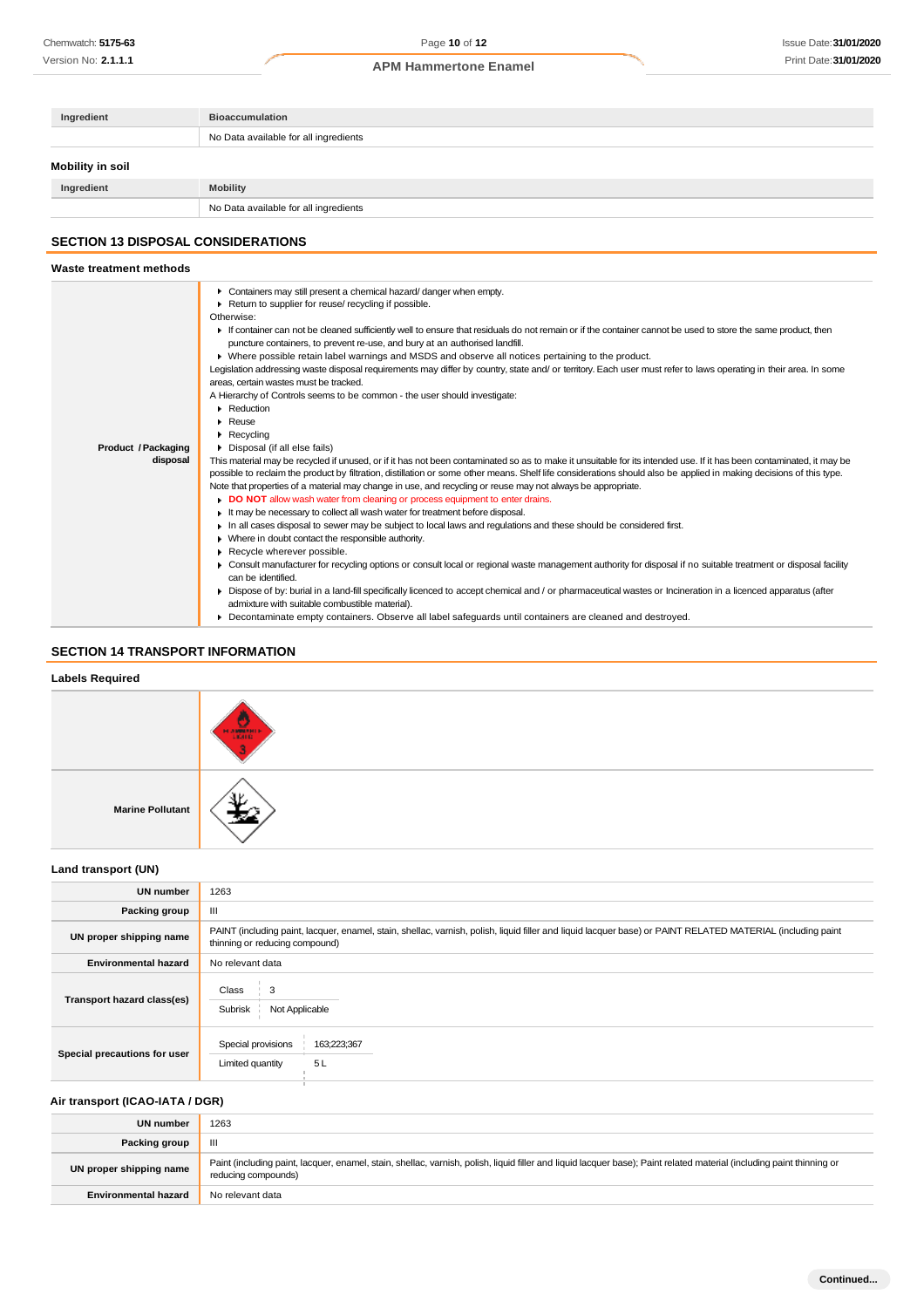|                              | <b>ICAO/IATA Class</b>                                    | 3              |             |  |
|------------------------------|-----------------------------------------------------------|----------------|-------------|--|
| Transport hazard class(es)   | ICAO / IATA Subrisk                                       | Not Applicable |             |  |
|                              | <b>ERG Code</b>                                           | 3L             |             |  |
|                              |                                                           |                |             |  |
|                              | Special provisions                                        |                | A3 A72 A192 |  |
| Special precautions for user | Cargo Only Packing Instructions                           |                | 366         |  |
|                              | Cargo Only Maximum Qty / Pack                             |                | 220L        |  |
|                              | Passenger and Cargo Packing Instructions                  |                | 355         |  |
|                              | Passenger and Cargo Maximum Qty / Pack                    |                | 60L         |  |
|                              | Passenger and Cargo Limited Quantity Packing Instructions |                | Y344        |  |
|                              | Passenger and Cargo Limited Maximum Qty / Pack            |                | 10 L        |  |
|                              |                                                           |                |             |  |

#### **Sea transport (IMDG-Code / GGVSee)**

| <b>UN number</b>             | 1263                                                                                                                                                                                          |  |  |
|------------------------------|-----------------------------------------------------------------------------------------------------------------------------------------------------------------------------------------------|--|--|
| Packing group                | Ш                                                                                                                                                                                             |  |  |
| UN proper shipping name      | PAINT (including paint, lacquer, enamel, stain, shellac, varnish, polish, liquid filler and liquid lacquer base) or PAINT RELATED MATERIAL (including paint<br>thinning or reducing compound) |  |  |
| <b>Environmental hazard</b>  | Not Applicable                                                                                                                                                                                |  |  |
| Transport hazard class(es)   | <b>IMDG Class</b><br>3<br><b>IMDG Subrisk</b><br>Not Applicable                                                                                                                               |  |  |
| Special precautions for user | $F-E$ , S-E<br><b>EMS Number</b><br>Special provisions<br>163 223 955<br><b>Limited Quantities</b><br>5 L                                                                                     |  |  |

# **Transport in bulk according to Annex II of MARPOL 73 / 78 and the IBC code**

| Source                                                                                | Ingredient                                  | <b>Pollution Category</b> |
|---------------------------------------------------------------------------------------|---------------------------------------------|---------------------------|
| IMO MARPOL 73/78 (Annex<br>II) - List of Noxious Liquid<br>Substances Carried in Bulk | naphtha petroleum, heavy, hydrodesulfurised |                           |

# **SECTION 15 REGULATORY INFORMATION**

#### **Safety, health and environmental regulations / legislation specific for the substance or mixture**

**NAPHTHA PETROLEUM, HEAVY, HYDRODESULFURISED(64742-82-1) IS FOUND ON THE FOLLOWING REGULATORY LISTS**

Singapore Permissible Exposure Limits of Toxic Substances

# **LEAD(2+) ISOOCTANOATE, BASIC(91671-83-9) IS FOUND ON THE FOLLOWING REGULATORY LISTS**

Not Applicable

| <b>National Inventory</b>               | <b>Status</b>                                                                                                                                                                                |  |
|-----------------------------------------|----------------------------------------------------------------------------------------------------------------------------------------------------------------------------------------------|--|
| Australia - AICS                        | Y                                                                                                                                                                                            |  |
| Canada - DSL                            | N (lead(2+) isooctanoate, basic)                                                                                                                                                             |  |
| Canada - NDSL                           | N (naphtha petroleum, heavy, hydrodesulfurised; lead(2+) isooctanoate, basic)                                                                                                                |  |
| China - IECSC                           | Y                                                                                                                                                                                            |  |
| Europe - EINEC / ELINCS /<br><b>NLP</b> | Y                                                                                                                                                                                            |  |
| Japan - ENCS                            | N (naphtha petroleum, heavy, hydrodesulfurised; lead(2+) isooctanoate, basic)                                                                                                                |  |
| Korea - KECI                            | N (lead(2+) isooctanoate, basic)                                                                                                                                                             |  |
| New Zealand - NZIoC                     | Y                                                                                                                                                                                            |  |
| Philippines - PICCS                     | N (lead(2+) isooctanoate, basic)                                                                                                                                                             |  |
| <b>USA - TSCA</b>                       | N (lead(2+) isooctanoate, basic)                                                                                                                                                             |  |
| Legend:                                 | $Y = All$ ingredients are on the inventory $N = Not$ determined or one or more ingredients are not on the inventory and are not exempt from listing(see specific<br>ingredients in brackets) |  |

# **SECTION 16 OTHER INFORMATION**

#### **Other information**

#### **Ingredients with multiple cas numbers**

| Name                                           | <b>CAS No</b>           |
|------------------------------------------------|-------------------------|
| naphtha petroleum, heavy,<br>hydrodesulfurised | 64742-82-1., 8052-41-3. |